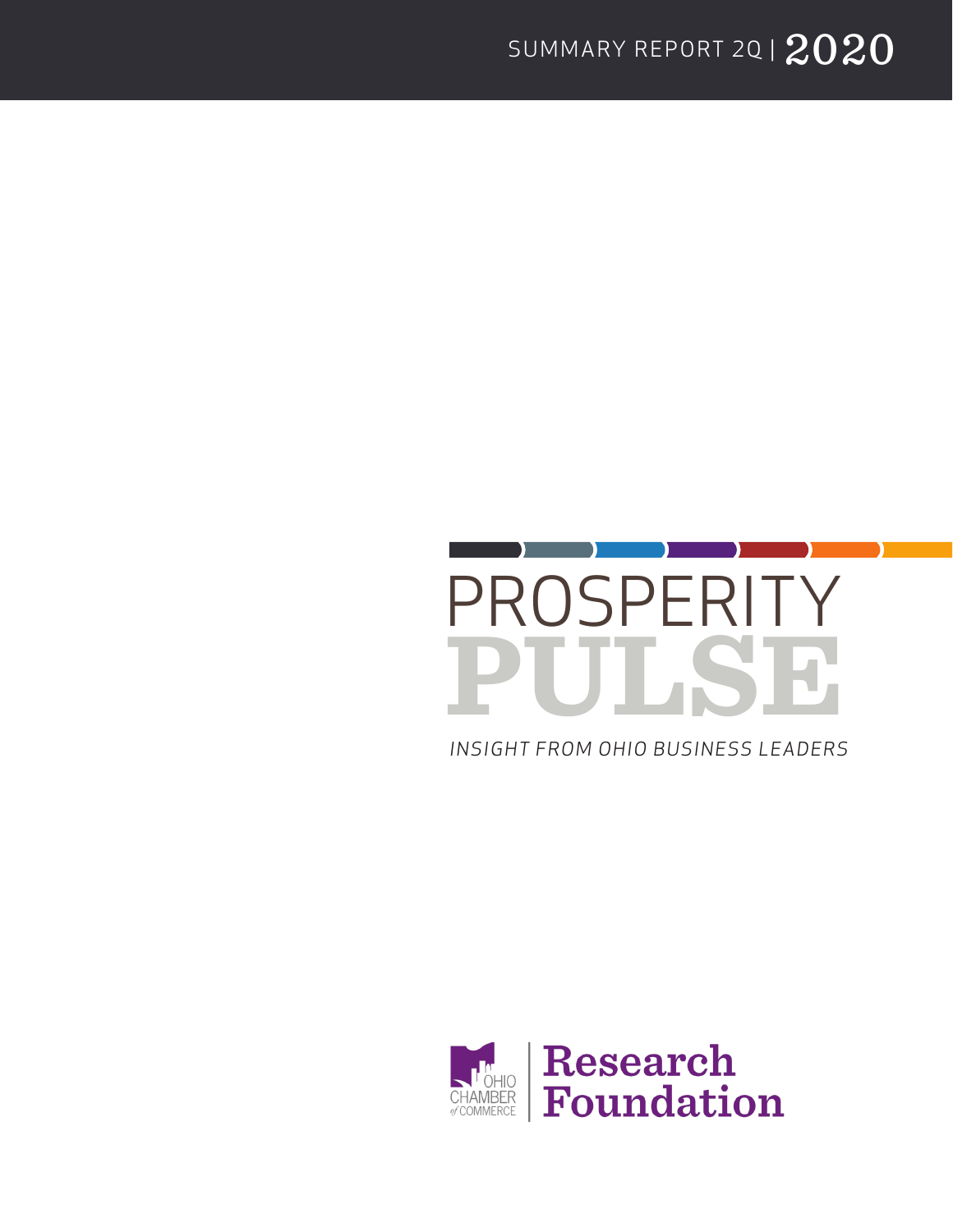Thank you for participating in the Ohio Chamber Research Foundation's 2nd Quarter 2020 *Prosperity Pulse* survey. In these unprecedented times, our quarterly survey is an instrumental tool to hear directly from business leaders across the state regarding not only the current conditions of Ohio's economy, but expectations for the future, and would not be possible without the direct feedback we receive from the business community.

While businesses are still trying to figure out a path forward in the face of the COVID-19 pandemic, a slight bounce-back is evident in our latest results, as the *Prosperity Pulse* Index rose to 93 from its previous low-water mark of 51. As a reminder, the index is calculated as a metric of five forward-looking economic factors, and a reading of 100 is considered to be average economic conditions. Therefore, a reading of 93 still displays an overall below-average economic landscape, as both optimism and fear over re-opening have taken their toll on businesses across the state. Hiring plans among respondents have doubled, with 68% of respondents indicating they plan to increase their payrolls as the economic engines restart, while overall economic outlook remains low in the face of the unknown weeks ahead.

That lack of clarity has kept Economic Uncertainty as the top concern among business leaders, keeping the Cost of Healthcare out of the top spot for the second quarter in a row. While most of the top five concerns have remained roughly the same, the big jump this quarter came from business leaders worried about the political environment in Ohio, as the shockwaves over the replacement of Larry Householder as Speaker of the Ohio House of Representatives mix with concerns about the national political landscape heading into what looks to be a very contentious presidential election.

Please read on for the rest of the highlights of the latest *Prosperity Pulse,* and again, thank you for sharing your insights.

#### ABOUT THE OHIO CHAMBER OF COMMERCE RESEARCH FOUNDATION

The Ohio Chamber of Commerce Research Foundation, Inc. is a 501(c)(3) nonprofit organization whose mission is to provide non-partisan, educational resources on public policy issues that may impact Ohio's economy, job creation, and long-term competitiveness.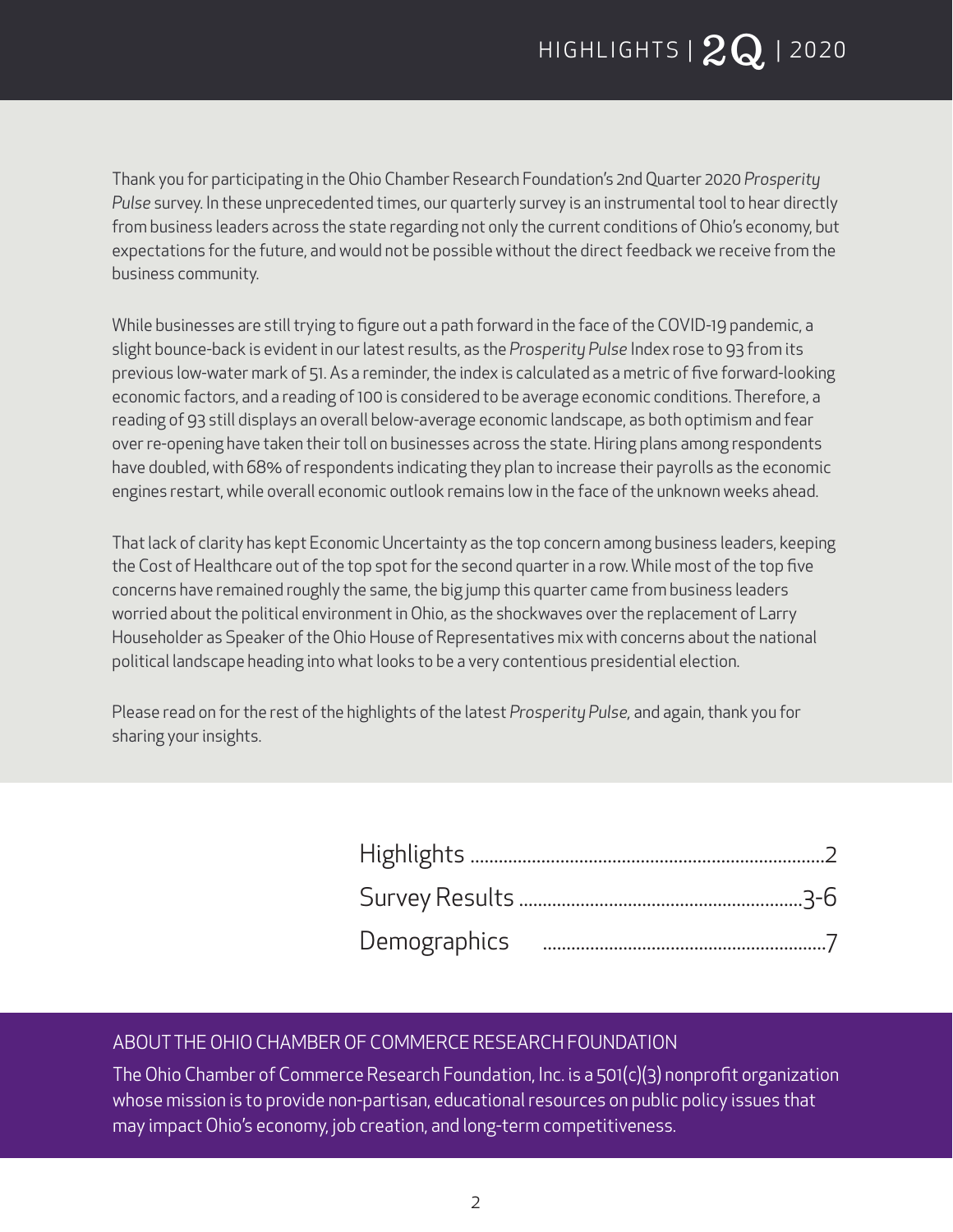## THE *PROSPERITY PULSE* INDEX

The *Prosperity Pulse* is an index measurement of the economic health of Ohio companies, taking into consideration the future outlook of five key indicators: profits, employment levels, unfilled openings, capital expenditures, and overall economic optimism. *Note that starting with polls conducted in 2019 (including 4Q 2018), the overall Index is calculated to reflect only those who saw either an increase or decrease in these business indicators.*



| <b>Prosperity Pulse Components</b> | <b>2Q Positive</b> | Change from 1Q    | Change from 2Q 2019 |
|------------------------------------|--------------------|-------------------|---------------------|
| Anticipate Increased Profits       | 26%                | $+18$ 1           | NZ.                 |
| Plans to Add Jobs                  | 68%                | $+34$ 1           | -16<br>NZ.          |
| Unfilled Jobs                      | 25%                | +6<br>$\bigwedge$ | 小<br>+4             |
| Planned Capital Expenditures       | 21%                | 个<br>+4           |                     |
| Overall Economic Outlook           | 29%                | $\curvearrowleft$ |                     |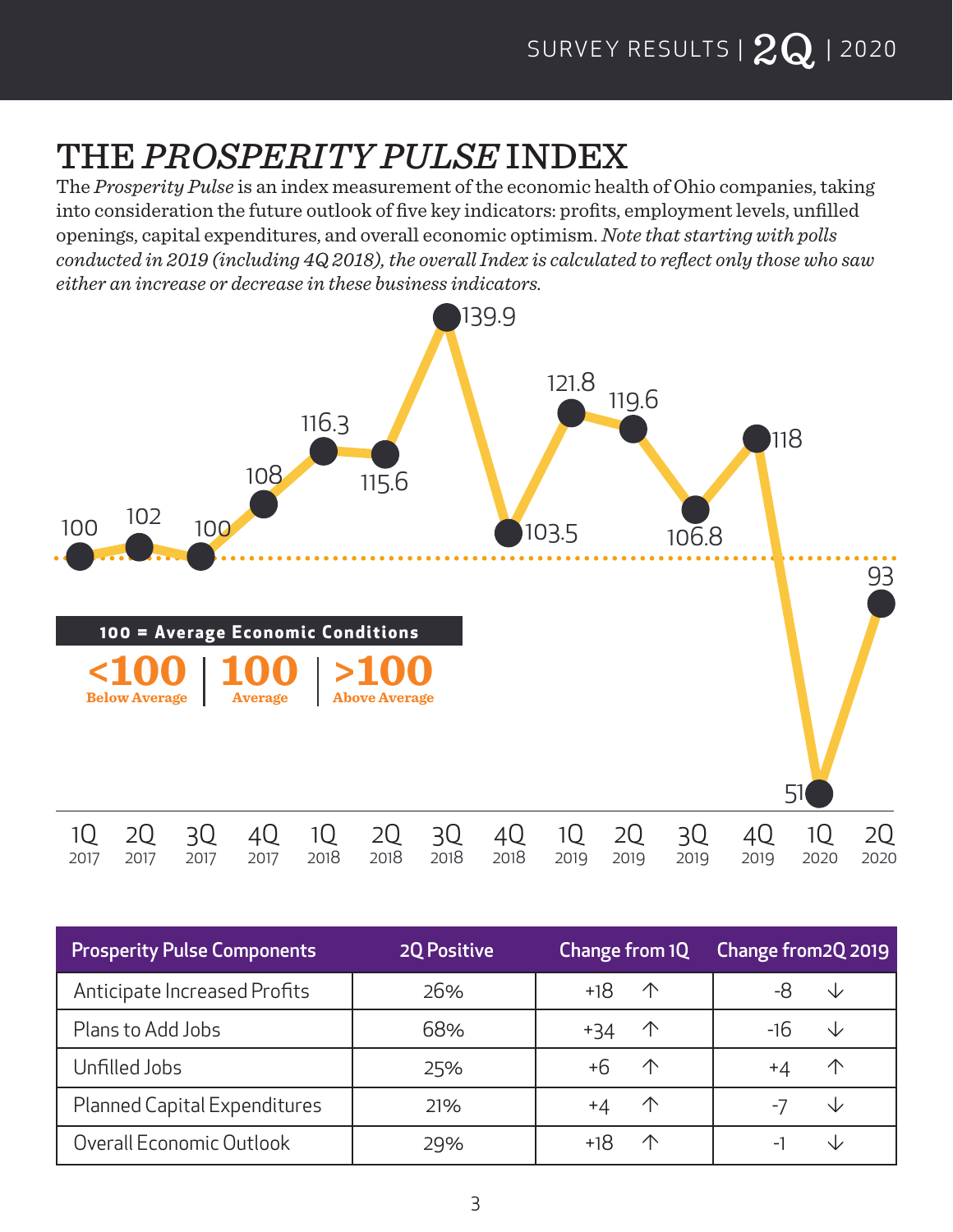### OPTIMISM

Percentage of business leaders that are OPTIMISTIC about the future economic health of their company:



ECONOMIC CLIMATE<br>Percentage of business leaders that say the economic climate is...

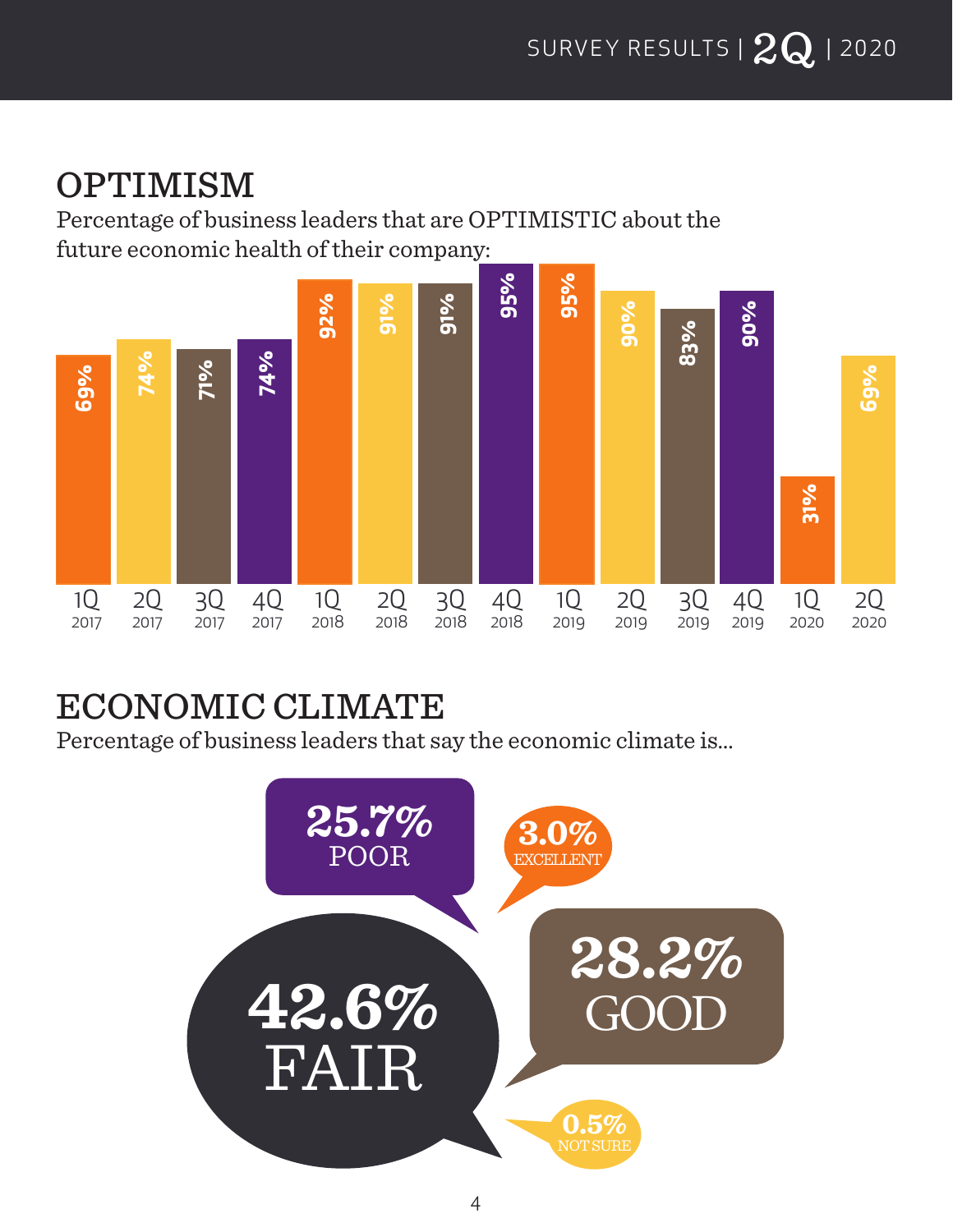### TOP 5 CONCERNS *of* OHIO BUSINESS LEADERS

| 20 20 20                         | 1Q 2020 (Last quarter) | 2Q 2019 (Last year) |
|----------------------------------|------------------------|---------------------|
| 1. Economic Uncertainty          | $1 < ->$               | $5^$                |
| 2. Cost of Healthcare            | $2 < ->$               | $1 \nightharpoonup$ |
| 3. Ohio's Political Environment  | $10+$                  | <b>7个</b>           |
| 4. State Regulations             | $4 < ->$               | 9 <sub>0</sub>      |
| 5. Cost of All Employee Benefits | ヌル                     | っし                  |

### TOP CONCERNS *by* REGION:

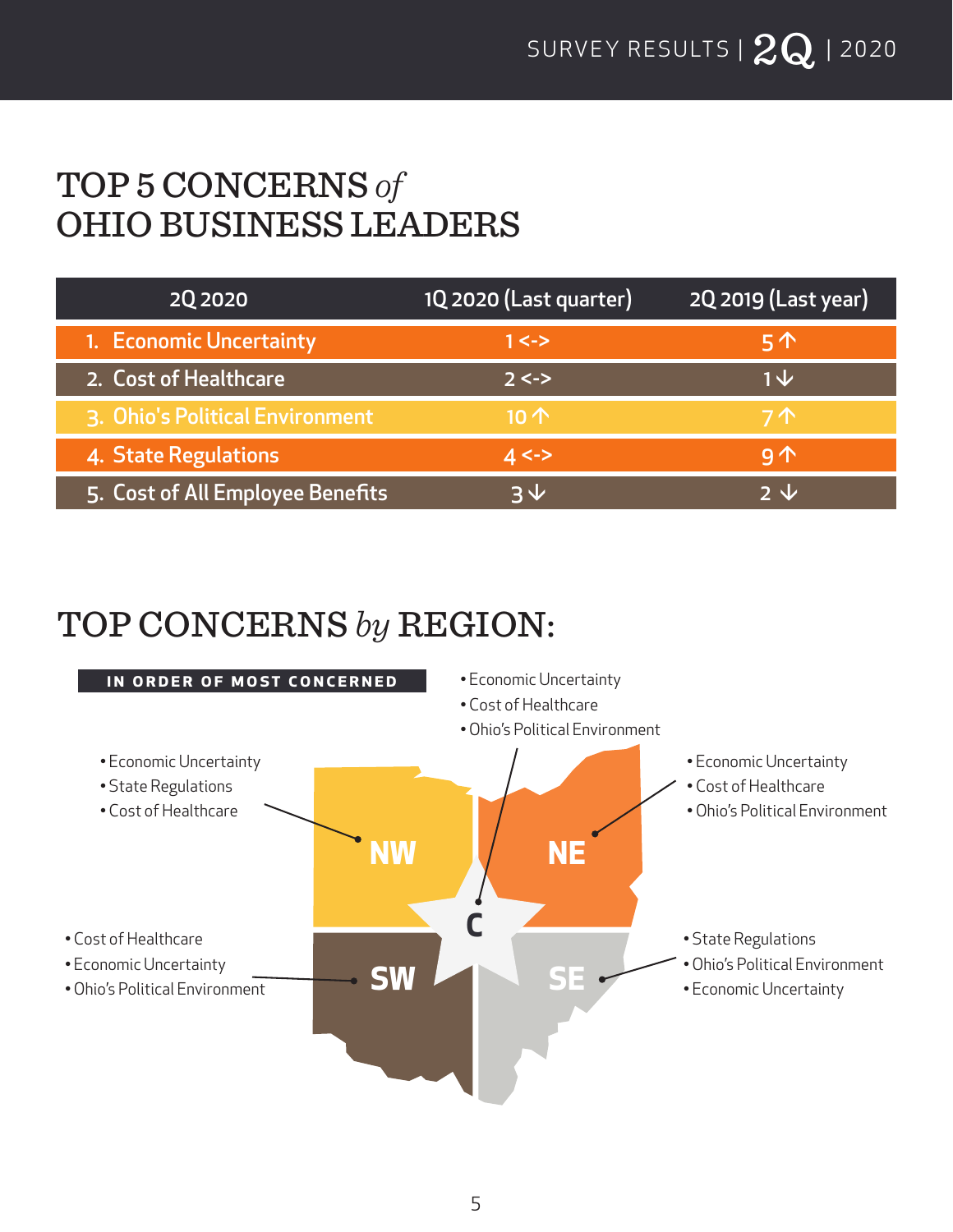## THE NATION COMPARED TO OHIO

Most Important Issue Is…

| <b>ISSUE</b>           | <b>NATION</b> | <b>OHIO</b>    |
|------------------------|---------------|----------------|
| Quality of Labor       | 21%           | $9.4\%$ (3rd)  |
| Taxes                  | 18%           | $4.0\%$ (5th)  |
| Government Regulations | 14%           | $10.4\%$ (2nd) |

*National Comparison: NFIB Research Foundation Small Business Optimism Index, July 2020*



#### Region of the state most satisfied with the overall economic conditions?

Central Ohio 36% excellent or good

### Least Satisfied?

Northeast Ohio 73% only fair or poor

## FINDINGS *of* NOTE

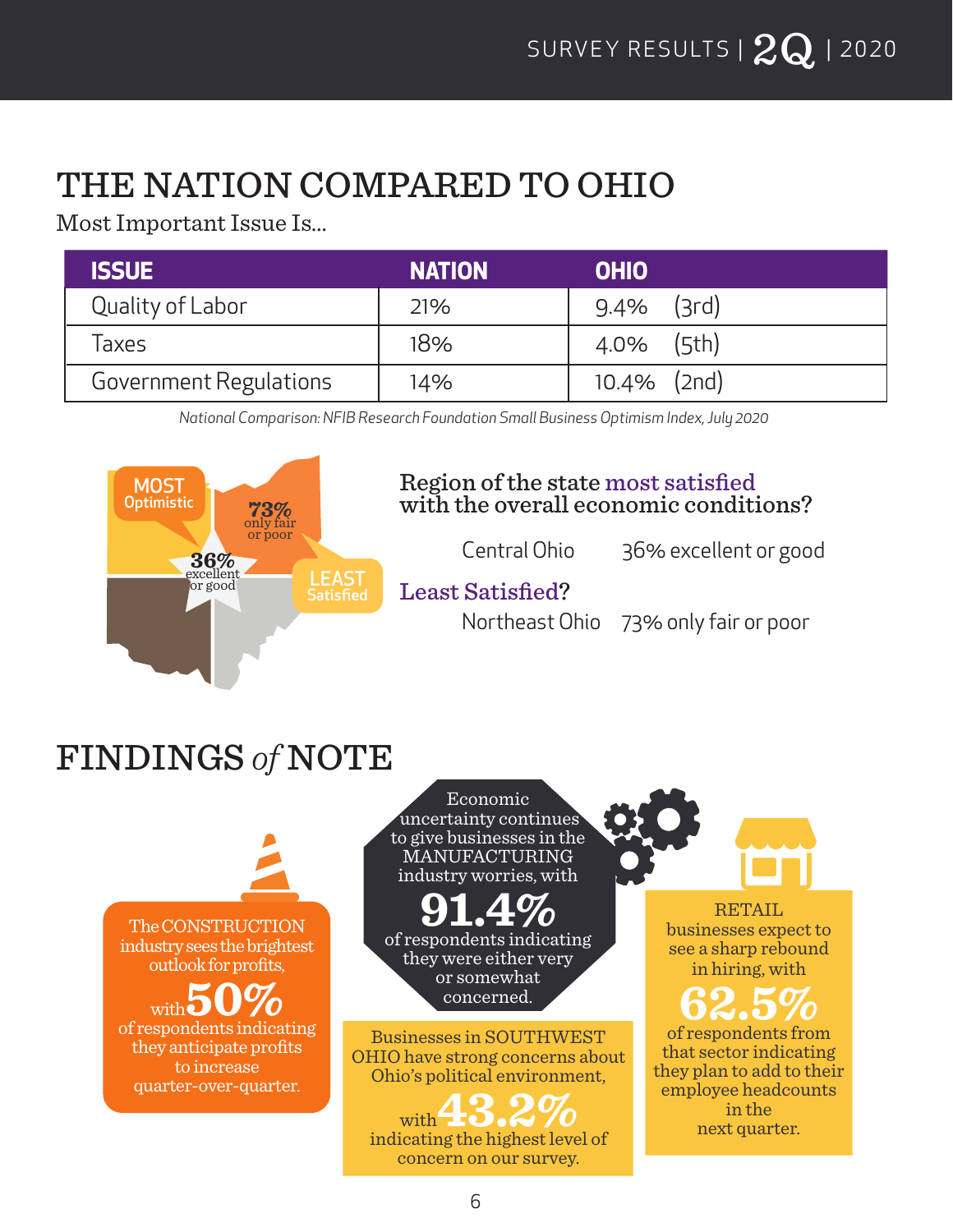INDUSTRY SECTOR

### SURVEY PROFILE

Business Leaders Participating in 2Q *Prosperity Pulse* Survey:

The Ohio Chamber of Commerce Research Foundation partnered with Clout Research to conduct the *Prosperity Pulse*, a quarterly survey of business leaders in various sectors across the State of Ohio regarding the strength of their companies and the state economy.

The survey included 404 respondents who completed survey interviews online and on the telephone with live agent interviewers between July 20-August 13, 2020. It carries a confidence interval of 95% and a margin of error of  $+/- 4.9$ percentage points.



#### BY COMPANY GROSS REVENUE REGION

| Under \$500k  | 41.1% |
|---------------|-------|
| \$500k-\$999k | 16.8% |
| $$1M-55M$     | 23.3% |
| \$6M-\$10M    | 6.4%  |
| $$11M-$50M$   | 9.4%  |
| \$51M-\$100M  | 1.5%  |
| \$101M-\$500M | 1.0%  |
| \$501M-\$999M | 0.5%  |
|               |       |